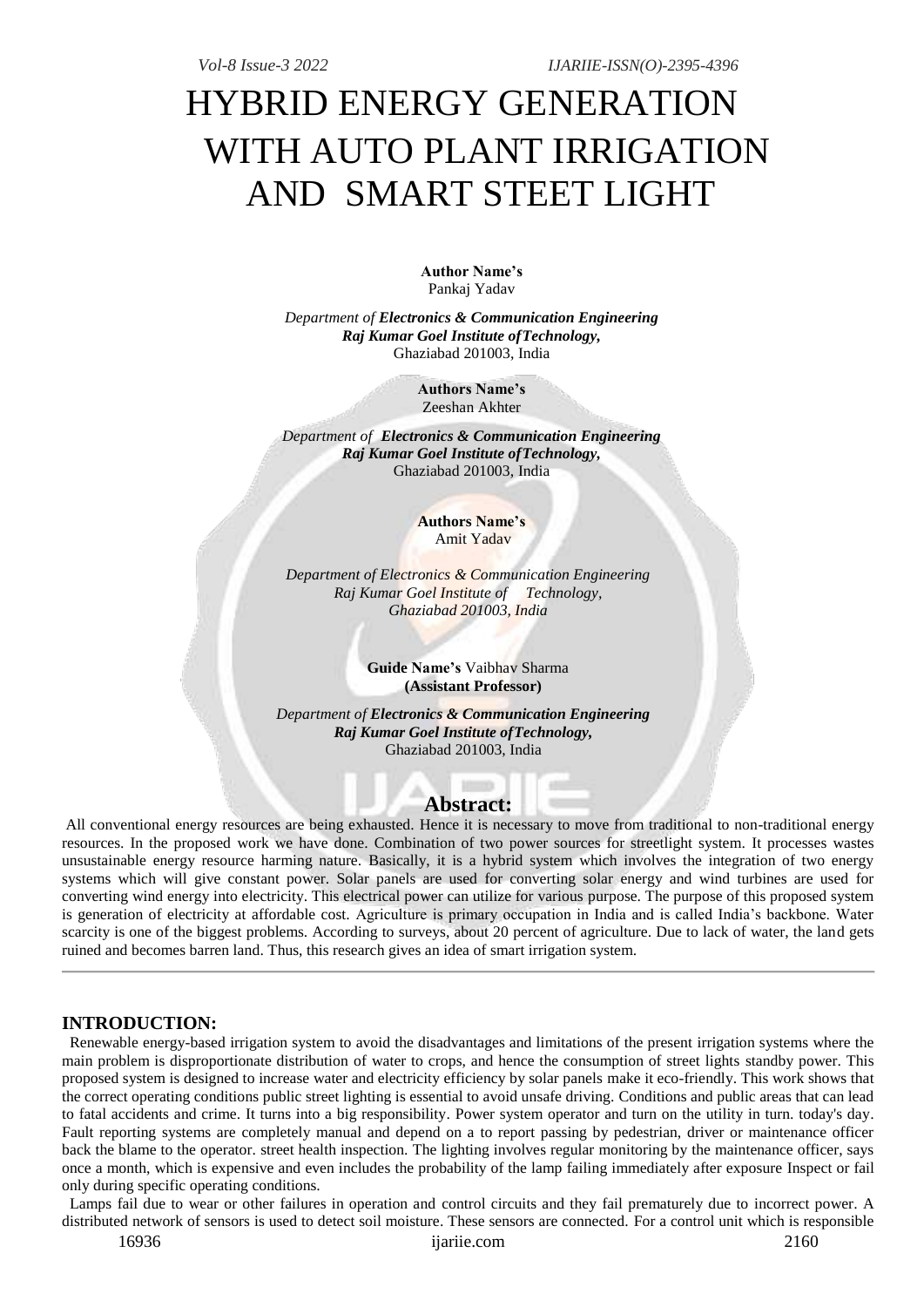*Vol-8 Issue-3 2022 IJARIIE-ISSN(O)-2395-4396*

for monitoring as well as controlling the entire irrigation process. depending on the weather conditions will be decided on the basis of vague reasoning regarding the need for irrigation of the soil.

# **PROPSED SYSTEM**

# **Block/System Diagram:**



#### Solar Panel:

Solar panel / PV panel are used to convert the renewable power coming from the sun into electrical energy. The principle of working solar panel is with semiconductors. Since, the whole eco-system on planet earth is dependent on sun energy and it's a huge source of never-ending energy. Due to ace of availability, easily interpretation, amount of source and popularity it is preferred for project. Solar panels are photovoltaic which, generates electrical energy using sun light radiations. Depending on the position and intensity of the sun radiation the amount of electrical DC energy will produced. For the proposed project specifications and design, a18V, 5 watts off grid solar panel is required. The standard size of the panel, available in the market, 6inch x 6inch x 2inches is most suitable however, other sizes can be considered.

# Wind Turbine:

Air is available 24 hours a day in the Earth's ecosystem. Wind turbines have large blades that are attached to the rotor of the generator leading to produce electrical energy as the air moves by the flow. Wind power is also renewable, never an energy source and is easily available in the environment. Wind turbine power plants are more popular and provide greater efficiency place of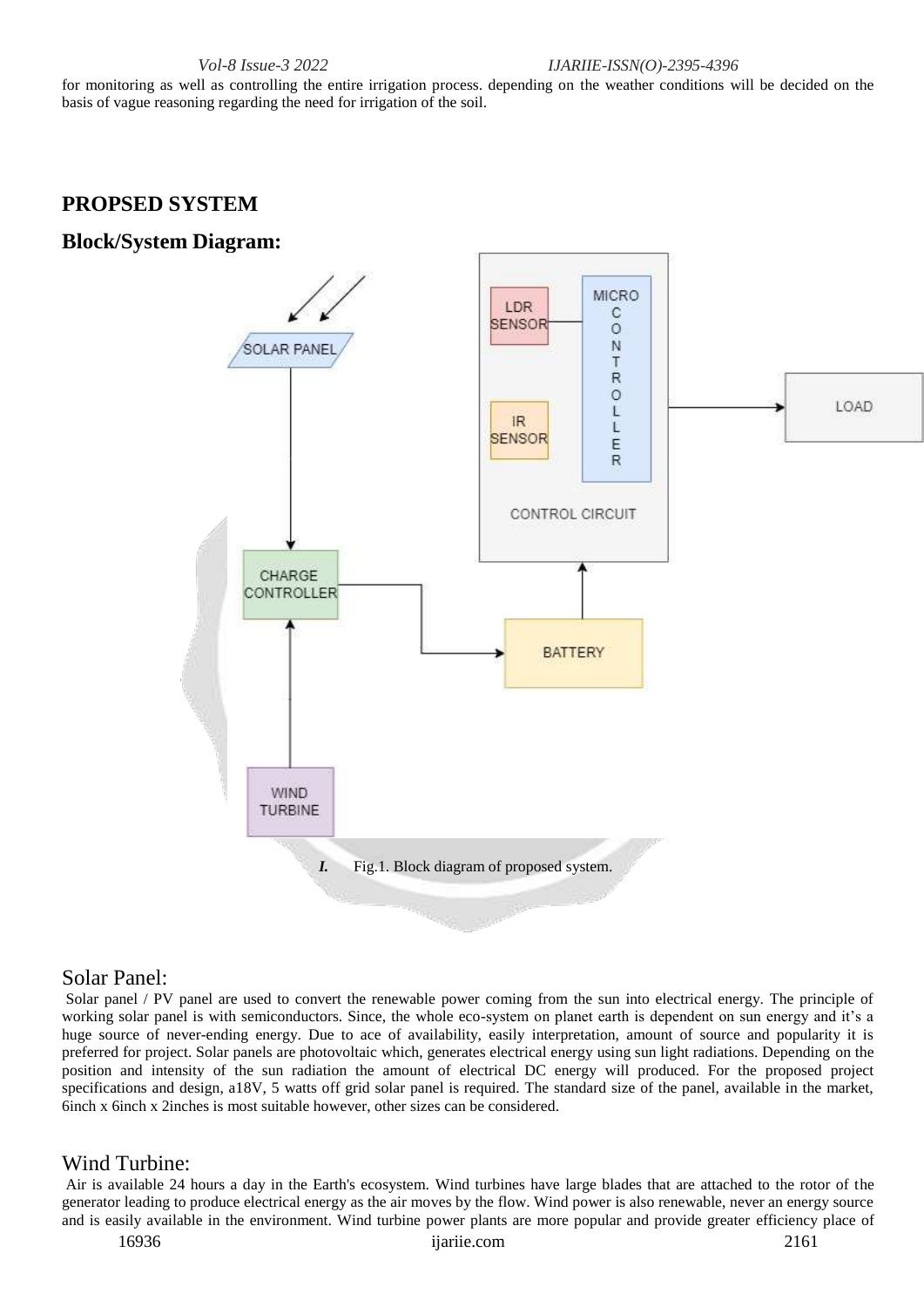*Vol-8 Issue-3 2022 IJARIIE-ISSN(O)-2395-4396*

implementation. A wind turbine is a mechanical system/machine that generates electrical energy from a renewable wind power source.

A wind turbine is a mechanical system/machine that generates electrical energy from a renewable wind power source. The amount of electrical AC energy will be produced depending on the wind speed. For the project, a 500 Watt, with 3 blades of K1 meter radius, will require a wind turbine generator. The height of the wind turbine should be 18 meters. 2 x 2 for its foundation x 4 meters of space is required.

# Batteries:

The electrical energy produced by the system either needs to be fully utilized or stored. full use of all.The energy produced by the system at all times is not possible. Therefore, it should be stored rather than wasted unnecessarily. electric battery. The most relevant is the low cost, maximum efficient storage of electrical energy in the form of a chemical reaction. Therefore, the batteries are Favorite.

The energy generated from the proposed project needs to be stored. So, two batteries are needed. connected to an air The turbine which would require a 120AmpH battery would sufficiently meet the storage capacity for the target price. The second battery is preferred for storing 80AmpH solar power. But, the battery capacity can be as per the application/storage and demand

variable.

#### IR Sensor:

An infrared sensor (IR sensor) is a radiation-sensitive optoelectronic component with a spectral sensitivity in the infrared wavelength range 780 nm .50 µm. IR sensors are now widely used in motion detectors, which are used in building services for switching on lamps or alarm systems to detect unwanted guests.

#### LDR Sensor:

Light dependent resistor (LDR) is also called photoresistor or cadmium sulfide (CdS) cell. It is also called photoconductor. ... This optoelectronic device is mostly used in light varying sensor circuits, and light and dark active switching circuits.

#### Microcontroller:

The AT89C52 is a low-power, high-performance CMOS 8-bit microcomputer with 8K bytes of Flash programmable and erasable read only memory (PEROM). The device is manufactured using Atmel's high-density nonvolatile memory technology and is compatible with the industry-standard 80C51 and 80C52 instruction set and pinout. The on-chip Flash allows the program memory to be reprogrammed in-system or by a conventional nonvolatile memory programmer. By combining a versatile 8-bit CPU

with Flash on a monolithic chip, the Atmel AT89C52 is a powerful microcomputer which provides a highly-flexible and costeffective solution to many embedded controls.

# **Literature Survey and Methodology Used:**

Referring, Ugur FESLI, Raif BAYIR, Mahmut OZER has proposed project on, "Design & Implementation of Domestic Solar- Wind Hybrid Energy System".

It states that, the demand for more energy is full filled by using renewable source like wind power, solar power. This can be archived by using hybrid energy system connected to grid i.e. wind power energy generation and solar energy generation produces energy without fluctuations.

The system proposed uses a designed circuit consist of transistor and relay. This circuits added in the invertor, while input is taken from batteries. As, any one battery get fully charged, the circuit gets activated, due to fully charge battery triggers the transistor. The activated circuit is making the poles of relay for contact and the charge battery gets selected to provide the DC supply to inverter.

# **Existing System:**

Completely Renewable Hybrid Power Plant (solar, wind, biomass, hydrogen) a hybrid power plant consisting of these four renewable energy sources can be made into operation by proper utilization of these resources in a completely controlled manner. Hybrid Energy Europe - USA. Caffese in Europe introduce hybridizing HVDC transmission with Marine hydro pumped Energy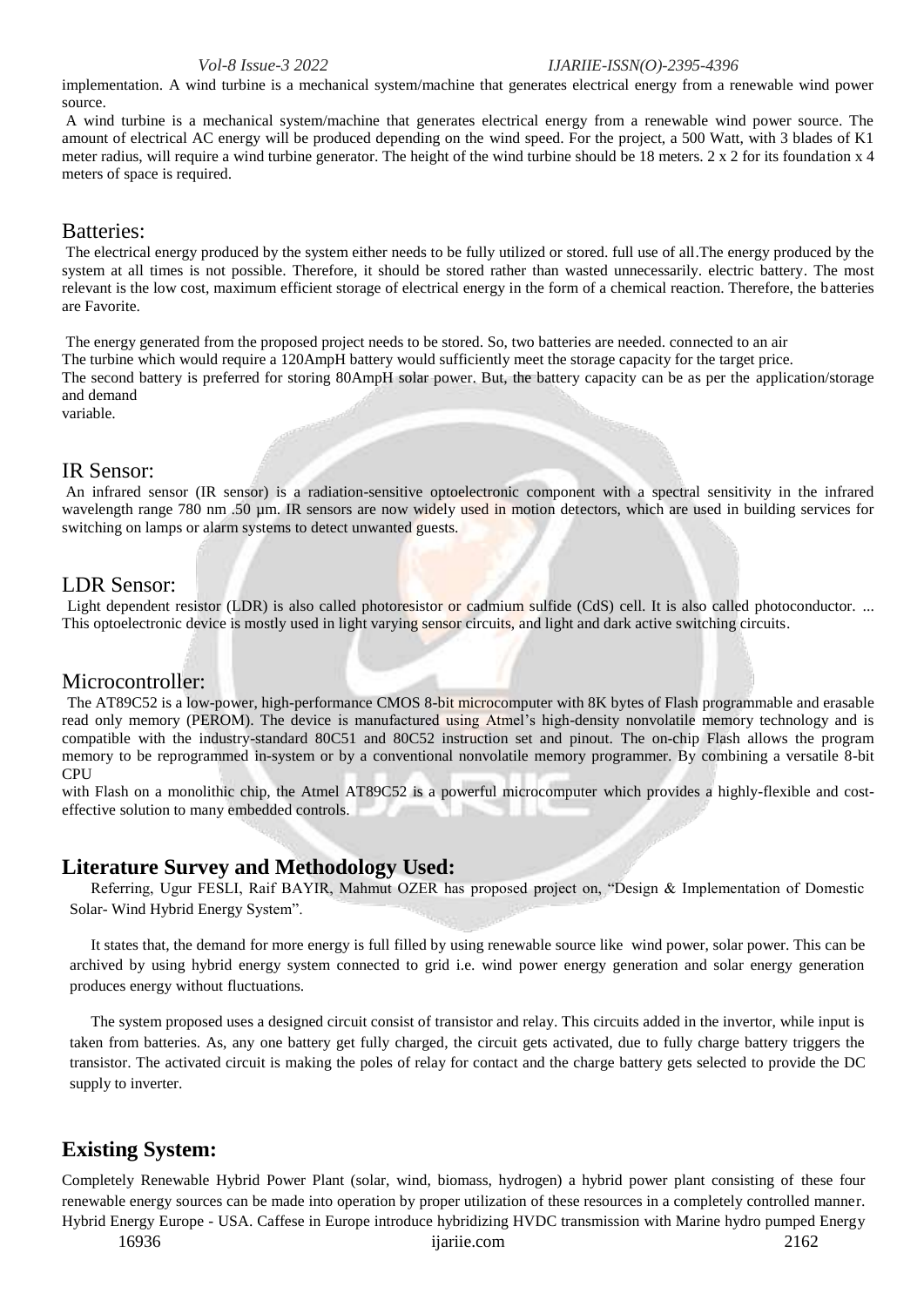#### *Vol-8 Issue-3 2022 IJARIIE-ISSN(O)-2395-4396*

Storage via elpipes.The project of Caffese is 3 marine big lakes producing 1800 GW and transmission with elpipes. A part 1200 GW produce wind fuels-solar fuels 210 billion liter year. (IEEE Power and Engineering Society-General MeetingFeb.9.2011, Arpa-E, Doe USA, MSE Italy, European Commission-Energy-Caffese plan and Consortium)

The Hassi R'Mel power station in Algeria, is an example of combining concentrating solar power (CSP) with a gas turbine, where a25-megawatt (MW) CSP parabolic trough array supplements a much larger 130 MW combined cycle gas turbine plant. Another such integrated solar combined cycle power station is the Yazd power station in Iran *(also see ISCC)*.

#### Advantages:

The advantages covered by the propose system are listed as,

- Overcoming disadvantages of standalone renewable electrical energy generation system.
- Producing much more efficiency as two or more renewable energy generation system working together in the terms ofelectrical energy generation.
- System maintains is remarkably reduced and becomes easy.
- Renewable energy sources like, sun, wind are utilized so, no waste production.
- Producing clean, friendly to environment, renewable energy.
- Once the system is designed and developed or manufactured, the installation of system is easy.
- Within certain time period the installation cost gets covered.
- If the system gets damaged in case, no need of changing entire system or subsystem. Just, changing a damage component willwork out.

# Disadvantages:

- The first-time installation cost is huge in terms of finance.
- The circuit designing complexity.

# Application:

Some of the applications for the purpose system are listed follow,

- The system is used for domestic purpose.
- Street lighting, Traffic signals.
- Various monitoring systems.
- Powering up for communication system.
- Pump irrigation Systems.
- As per requirement of electrical energy the system can be either designed or updated for higher energy requirement.
- When ac mains supply is not available, the proposed system can be used as emergency system with only few changes.
- So, it can be used for almost every electronic, mechanic, viz. system needing/ require electric energy to work on.
- $\bullet$

# **Future Scope:**

 Since the awareness about non-renewable sources and the pollution caused by them, clean energy generation with renewable sources is widely preferred and such sources are being implemented day by day, hence the need for such plants and projects Research and resources are also increasing.

 As the installation cost is high from the point of view of design and manufacture for the first time. The system can be monetized using graphical user interface on the computer. So, complete information will be available to the user and/or stored in connection with further applications and development.